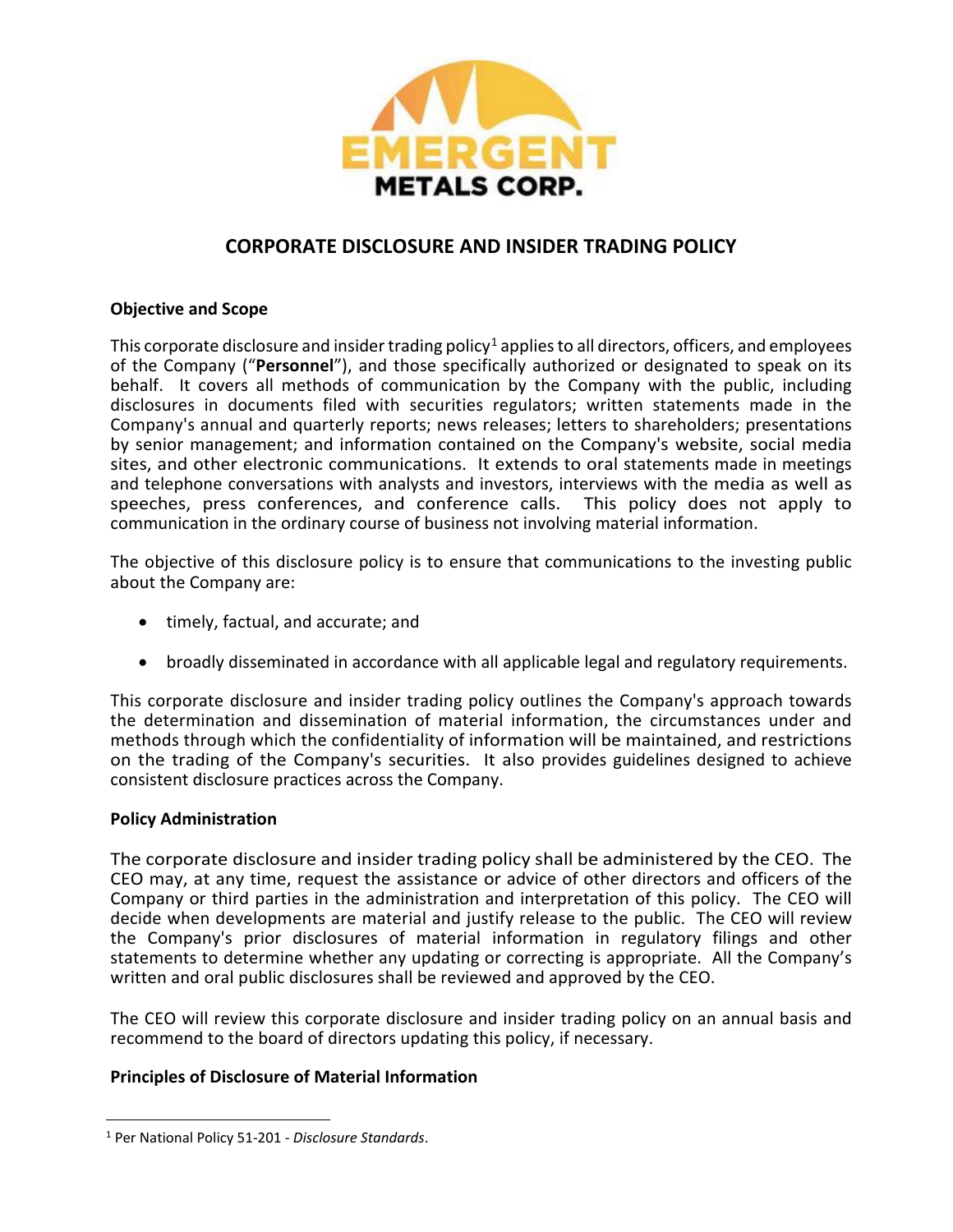Material information is any information (including material facts and material changes) relating to the business and affairs of the Company that results in, or would reasonably be expected to result in, a significant change in the market price or value of the Company's securities or that would reasonably be expected to have a significant influence on a reasonable investor's investment decisions.

In complying with the requirement to disclose all material information under applicable laws and stock exchange rules in a timely manner, the Company will adhere to the following basic disclosure principles:

- 1. Subject to the terms of this policy, material information will be publicly disclosed promptly via news release.
- 2. In certain circumstances, the CEO may determine that such disclosure would be detrimental to the Company's interests (for example if release of the information would prejudice negotiations in a corporate transaction), in which case the information will be kept confidential until the CEO determines it is appropriate to publicly disclose or that the Company has a legal obligation to do so. In certain circumstances, the CEO may cause a confidential material change report to be filed with the applicable securities regulators and will periodically (at least every 10 days) review the decision to keep the information confidential (also see 'Rumours').
- 3. Disclosure must be factual and non-speculative and must include any information the omission of which would make the rest of the disclosure misleading (half-truths are misleading).
- 4. Unfavourable material information must be disclosed as promptly and completely as favourable information.
- 5. Disclosure must not be selective. Previously undisclosed material information must not be disclosed to selected individuals (for example, in an interview with an analyst or in a telephone conversation with an investor). If previously undisclosed material information has been inadvertently disclosed, such information must be broadly disclosed immediately via news release. In certain circumstances, applicable securities laws allow for selective disclosure when doing so is in the "necessary course of business". Selective disclosure of material information under this exception should generally be reviewed and confirmed with the Company's counsel.
- 6. Disclosure on the Company's website or via social media alone does not constitute adequate disclosure of material information.
- 7. Disclosure must be corrected immediately if the Company subsequently learns that earlier disclosure by the Company contained a material error at the time it was given.

### **Insiders, Trading Restrictions, and Blackout Periods**

Insiders and employees with knowledge of confidential material information about the Company or counterparties in negotiations of potentially material transactions are prohibited from trading securities of the Company or any counterparty until the information has been fully disclosed and a reasonable period has passed for the information to be widely disseminated.

Insiders are personally responsible for filing accurate and timely insider trading reports in accordance with applicable securities laws.

To prevent insider trading violations, the following procedures must be followed by all Personnel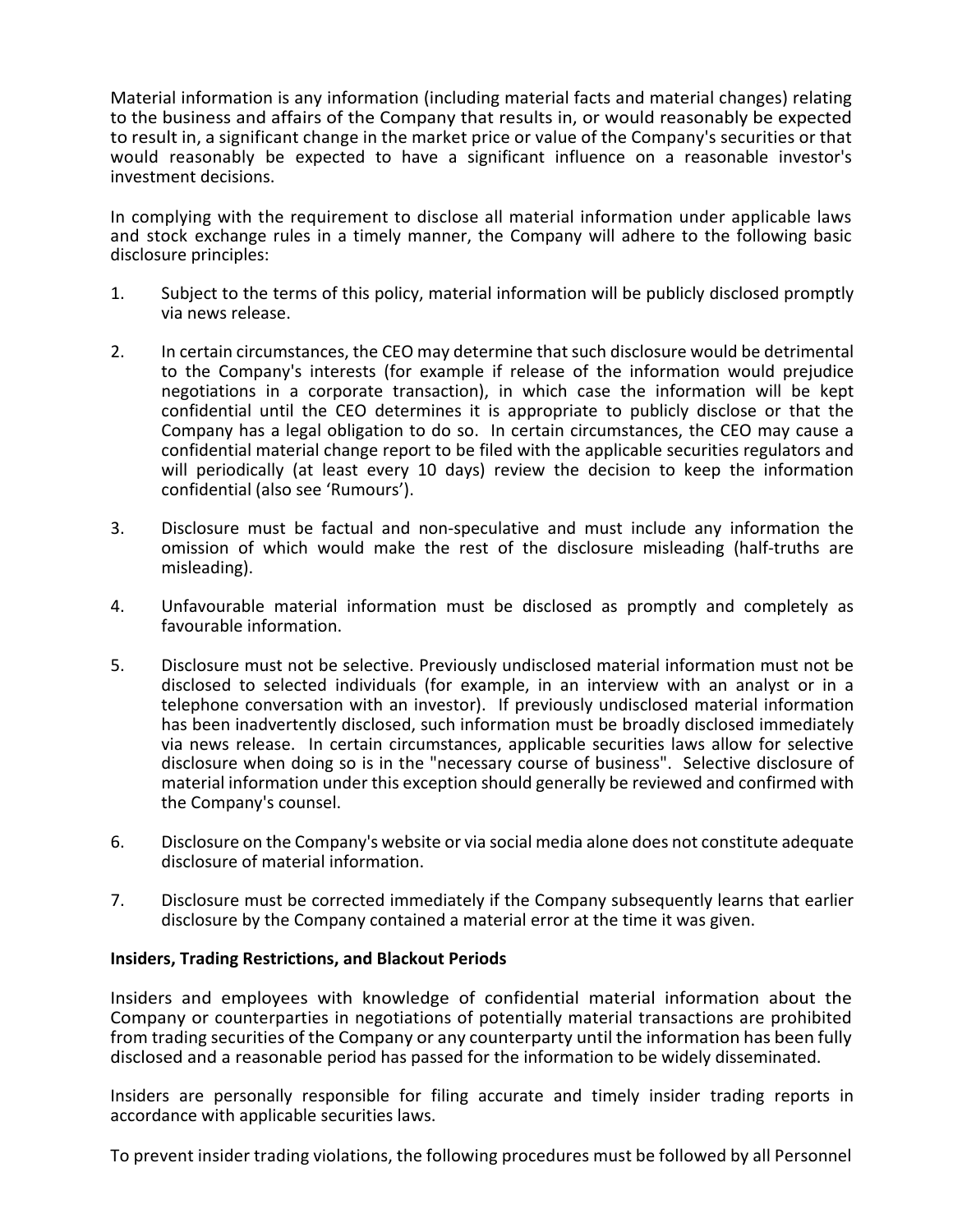of the Company or any of its insiders, affiliates, or associates:

### General Prohibition Against Using Material Information

All Personnel of the Company who have knowledge of undisclosed material information relating to the Company or its business are expressly prohibited from buying or selling, exercising options to buy or sell or tipping someone else to buy or sell (or not buy or sell), securities of the Company unless and until such information has been publicly disclosed and disseminated. If this undisclosed material information relates to any other company with which the Company is negotiating or doing business, they may not trade in the securities of such company on the basis of such information, nor may they communicate such information to others.

### Family Members

The above prohibition also applies to family members and others living in the household of a director, officer, or employee who gain access to or become aware of undisclosed material information relating to the Company. All Personnel are responsible for compliance with this policy by such family members and others living in their household.

### Timing of Insider Transactions

As a general rule, if you know of material information relating to the Company or its business, you should not engage in any transactions relating to securities of the Company (including the exercise of stock options) until at least the commencement of the second trading day after the material information is publicly disclosed by news release.

### Blackout Periods

Quarterly trading blackout periods may apply to all employees during periods when financial statements are being prepared but results have not yet been publicly disclosed. The need for and the length of a quarterly trading blackout will be determined by the CEO based on whatever new material information is disseminated.

Blackout periods may also be prescribed from time to time by the CEO as a result of special circumstances relating to the Company when insiders would be precluded from trading in its securities. For example, all Personnel who have access to undisclosed material information relating to the Company or its business in the normal performance of their duties are subject to the blackout. Other parties who may have knowledge of such special circumstances include external advisors such as legal counsel, investment bankers, investor relations consultants, and other professional advisors, and counterpartiesin negotiations of material potential transactions. The parties who are made aware of a blackout period are prohibited from communicating to anyone else that the Company is subject to a blackout period. Exceptions to the prohibition against trading during blackout periods may only be made with prior approval by the CEO.

### Notification of Intent to Trade

All Personnel of the Company planning to sell or trade securities (including the exercise of stock options) should consult the CEO to determine whether any material news is pending prior to trading such securities.

# **Maintaining Confidentiality**

Any director, officer, or employee privy to confidential corporate information is prohibited from communicating such information to anyone else, unless it is necessary to do so in the course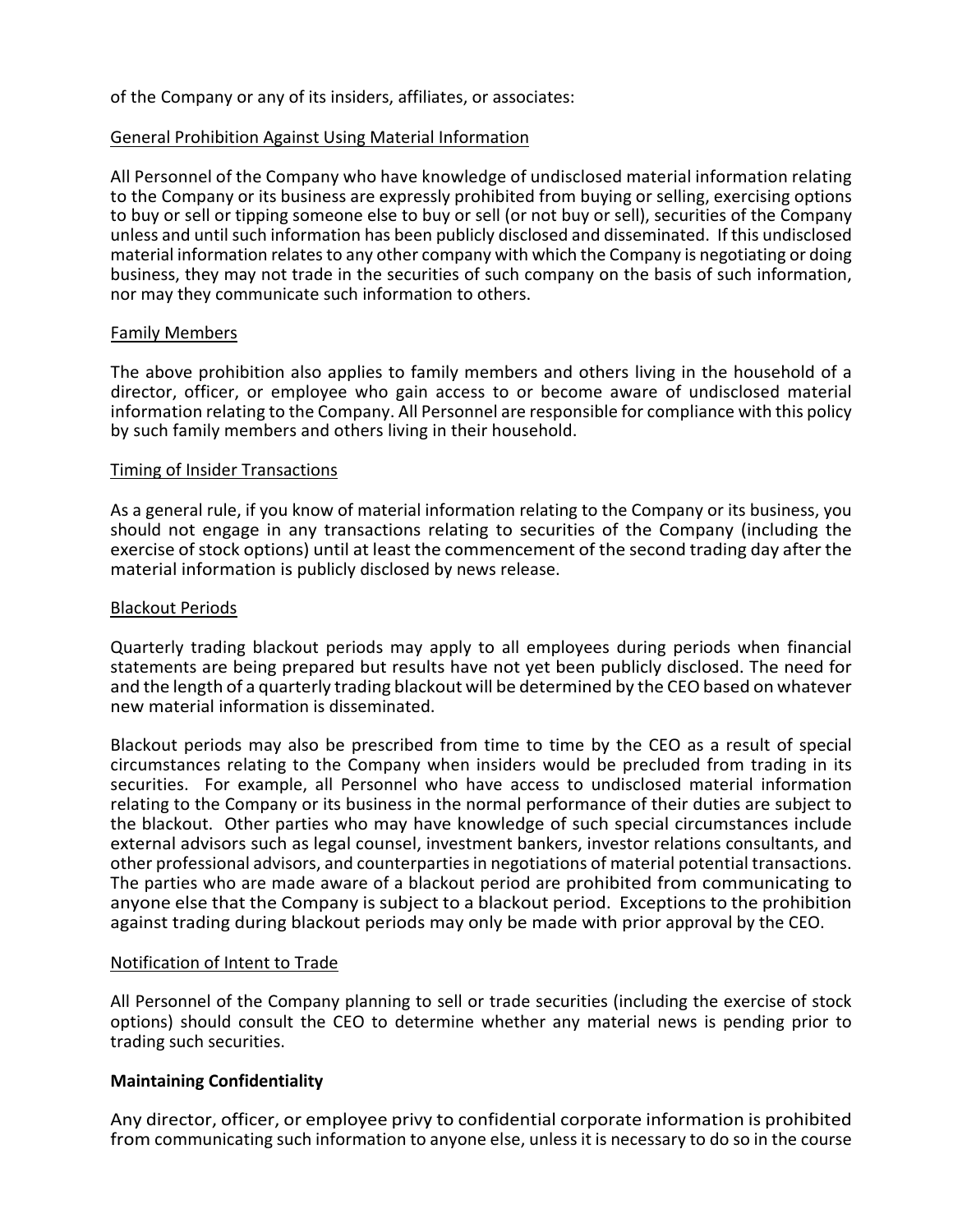of business. Efforts will be made to limit access to such confidential information to only those who need to know the information.

Outside parties privy to undisclosed material information concerning the Company, will be told that they must not divulge such information to anyone else, and that they may not trade in the Company's securities until the information is publicly disclosed. Such outside parties may be requested to confirm their commitment to non-disclosure under a written confidentiality agreement of the Company as and when determined by the Company.

In order to prevent the misuse or inadvertent disclosure of material information, the procedures set forth below should be observed at all times:

- 1. Documents and files containing confidential information should be kept in a safe place to which access is restricted to individuals who need to know that information in the necessary course of business and code names should be used if necessary.
- 2. The utmost caution must be adhered to when confidential matters are being discussed in places where the discussion may be overheard, such as elevators, hallways, restaurants, airplanes, or taxis.
- 3. Confidential matters should not be discussed on wireless telephones or other wireless devices unless such devices are secure.
- 4. Confidential documents should not be displayed in public places and should not be discarded where others can retrieve them.
- 5. All Personnel must ensure they maintain the confidentiality of information in their possession outside of the Company's office as well as inside the office.
- 6. Transmission of documents by electronic means, such as by fax or directly from one computer or handheld electronic device to another, should be made only where it is reasonable to believe that the transmission can be made and received under secure conditions.
- 7. Unnecessary copying of confidential documents should be avoided and documents containing confidential information should be promptly removed from conference rooms and work areas after meetings have concluded. Extra copies of confidential documents should be shredded or otherwise destroyed.
- 8. Access to confidential electronic data should be restricted through the use of passwords.

### **Authorized Spokespersons**

The Company designates a limited number of spokespersons responsible for communication with the investment community, regulators, or the media.

The CEO or, in his or her absence, a **designated member of** the board or an executive officer of the Company shall be the official spokespersons for the Company for dealings with institutional shareholders, Government Agencies (federal, provincial, state, and territorial), First Nations, and the media. In addition, the CEO or, in his or her absence, a **designated member** of the board or an executive officer of the Company shall be the spokesperson for the Company in communications with non-institutional shareholders.

The CEO may, from time to time, designate others within the Company to speak on behalf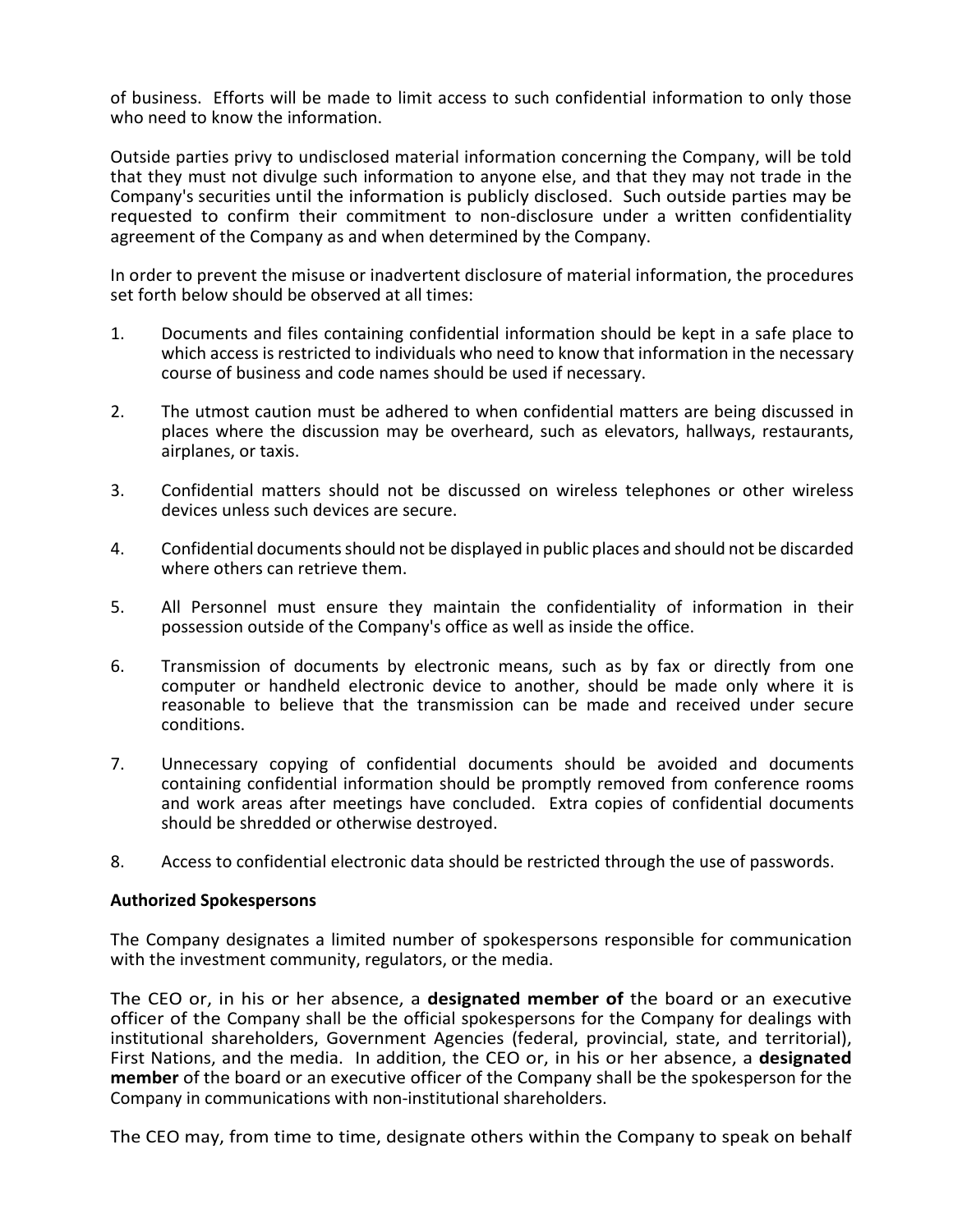of the Company or to respond to specific inquiries. There could be blanket delegation on routine matters.

Directors, officers, or employees who have not been designated by the CEO must not respond under any circumstances to inquiries from the investment community, the media, or others. All such inquiries should be referred to the CEO.

### **News Release and Filings**

Once the CEO determines that a development is material and must be disclosed, the CEO will authorize the issuance of a news release. News releases may not be issued without the express consent of one of the CEO. Should a material statement inadvertently be made on a selective basis, the Company will immediately issue a news release in order to fully disclose that information.

The Company will comply with the TSX Venture Exchange's policy on timely disclosure and news releases will be disseminated in accordance with the Company's News Release Approval Protocol (attached hereto as Schedule "A") including where required (i) prior notice to the Investment Industry Regulatory Organization of Canada ("**IIROC**") and (ii) a trading halt if deemed necessary by IIROC or the Company. If the Company ceases to be listed on the TSXV, it will comply with the policies of the applicable stock exchange where its securities are listed.

# **Quiet Periods**

From time to time, the CEO may establish "quiet periods" to avoid the potential for, or the perception or appearance of, improper selective disclosure. During the quiet period, the Company will only communicate with the investment community, investors, or the media to respond to unsolicited inquiries about non-material information or information that has been generally disclosed. The Company will not provide information relating to earnings guidance or commentary with respect to current operations or financial results for the current fiscal quarter or year to analysts, investors, or other market professionals. As a general rule, once the Company expects to achieve significant revenue or other income within the next 12 months, the quiet period will begin on the third business day following the end of each fiscal quarter and will terminate with the issuance of a quarterly earnings announcement.

# **Conference Calls**

Conference calls and/or webcasts may be held for major corporate developments, whereby discussion of key aspects is accessible simultaneously to all interested parties, some as participants by telephone and others in a listen-only mode by telephone or via a webcast over the Internet. Any such call and/or webcast will be preceded by a news release containing all relevant material information. At the beginning of the call and/or webcast, a Company spokesperson must provide appropriate cautionary language with respect to any future oriented information.

The Company will provide advance notice of the conference call and webcast by issuing a news release announcing the date and time and providing information on how interested parties may access the call and/or webcast. In addition, the Company may send invitations to analysts, institutional investors, the media, and others invited to participate. A tape recording of the conference call and/or an archived audio webcast on the Internet will be made available following the call for a minimum of 30 days, for anyone interested in listening to a replay.

A copy, detailed records and/or transcripts of any conference call and webcast will be maintained by the Company for a period of 12 months. If during the conference call or webcast, there is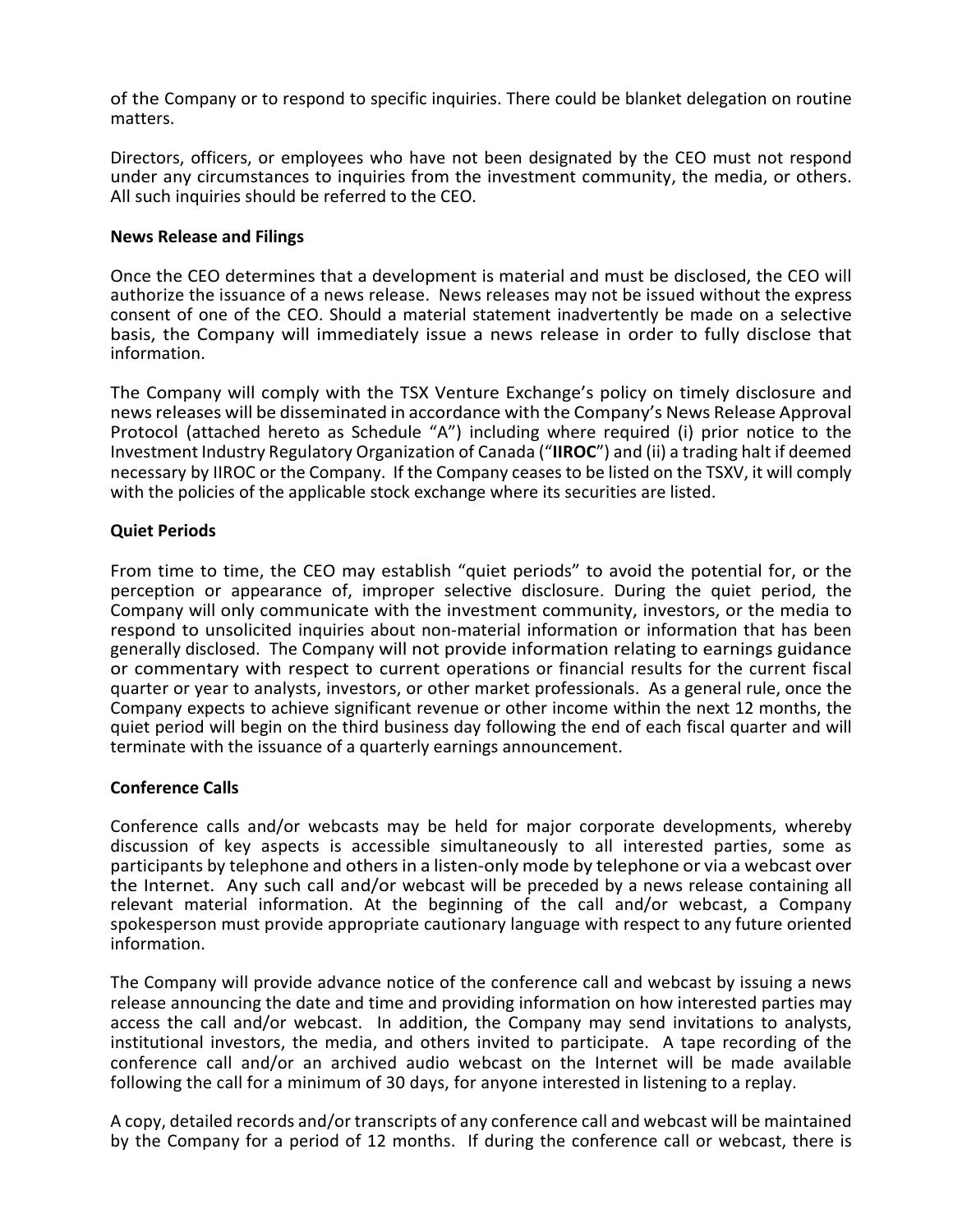inadvertent selective disclosure of previously undisclosed material information, the Company will immediately disclose such information broadly via news release.

### **Rumours**

The Company does not comment, affirmatively or negatively, on rumours. This also applies to rumours on the Internet. The CEO or authorized designate will respond consistently to those rumours, saying, "It is our policy not to comment on market rumours or speculation." Should the TSX Venture Exchange request that the Company make a definitive statement in response to a market rumour that is causing significant volatility in the stock, the CEO will consider the matter and decide whether to make a policy exception.

If material undisclosed information of the Company appears to be affecting trading activity in the Company's securities, the CEO will consider taking immediate steps to issue a public announcement by news release of the information. This may also include contacting the TSX Venture Exchange and asking that trading be halted pending the issuance of a news release.

# **Contacts with Analysts, Investors, and the Media**

Disclosure in individual or group meetings does not constitute adequate disclosure of information that is considered material non-public information. If the Company intends to announce material information at an analyst or shareholder meeting or a press conference or conference call, the announcement must be preceded by a news release.

The Company recognizes that meetings with analysts, institutional investors and other market professionals are an important element of the Company's investor relations program. The Company will meet with analysts, institutional investors, and other market professionals on an individual or small group basis as needed and will initiate contact or respond to their calls in a timely, consistent, and accurate fashion in accordance with this corporate disclosure and insider trading policy.

A debriefing among some or all of the Company participants will be held after individual or group meetings and if such debriefing uncovers inadvertent selective disclosure of previously undisclosed material information, the Company will immediately disclose such information broadly via news release.

# **Reviewing Analyst Draft Reports**

It is the Company's policy to review, upon request, analysts draft research reports. It is imperative that the control of the process be centralized through the CEO. The Company will review the report for the purpose of pointing out errors in fact based on publicly disclosed historical information. The Company will not confirm, or attempt to influence, an analyst's opinions or conclusions and will not express comfort with an analyst's report or earnings estimates.

### **Distributing Analyst Reports**

Analyst reports are proprietary products of the analyst's firm. Re-circulating a report by an analyst may be viewed as an endorsement by the Company of the report. For these reasons, the Company will not provide analyst reports through any means to persons outside of the Company, including posting such information or links to such information on its website. The Company may post on its website a complete list, regardless of the recommendation, of all the investment firms and analysts who provide research coverage on the Company. If provided, such list will not include links to the analysts or any other third-party websites or publications.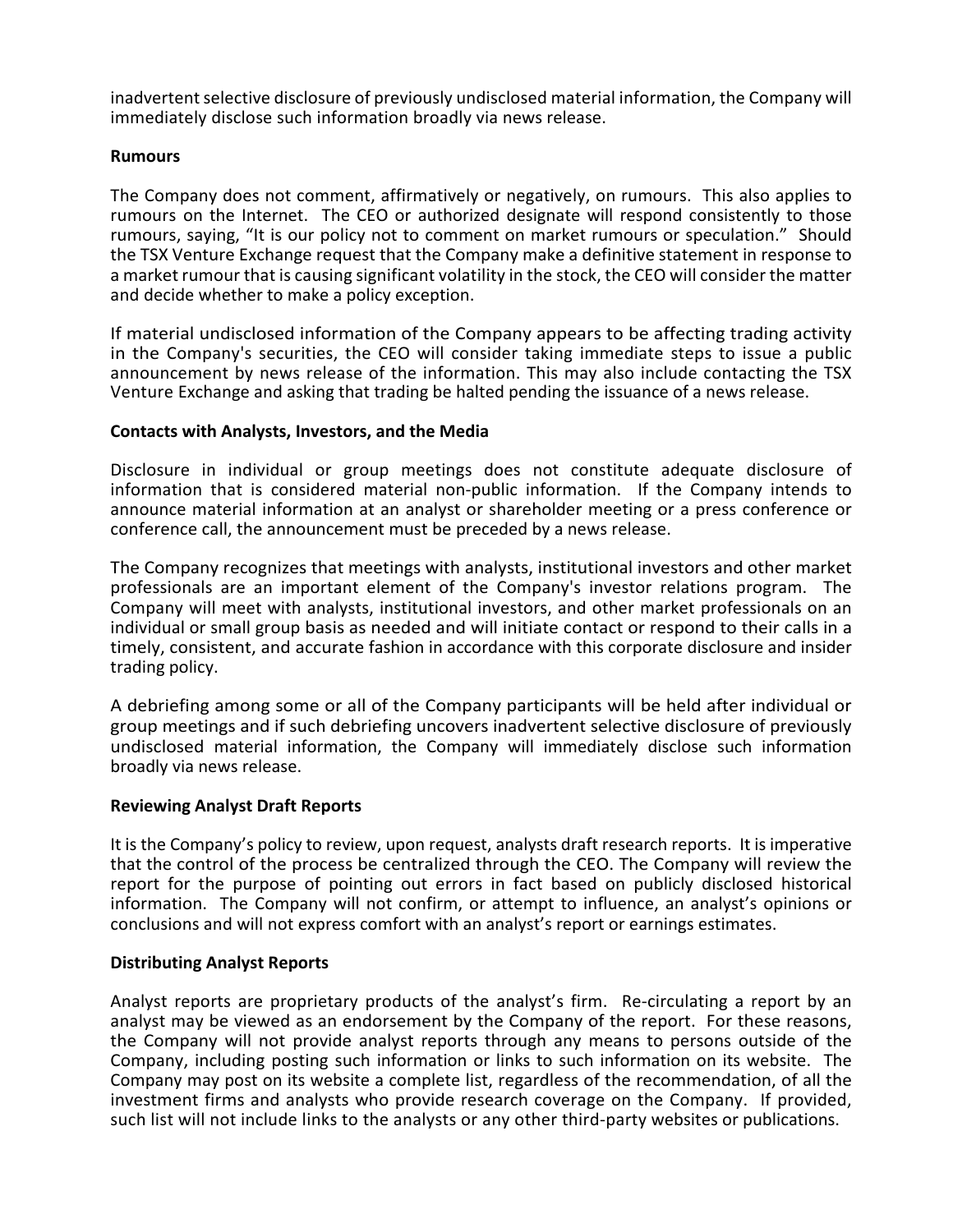### **Responsibility for Electronic Communications**

This corporate disclosure and insider trading policy also applies to electronic communications. Accordingly, all Personnel responsible for written and oral public disclosures shall also be responsible for electronic communications, including social media.

The CEO or a designated investor relations representative is responsible for updating the Company's website and is responsible for monitoring all Company information placed on the website to ensure that at the time it was placed on the website it is accurate, up-to-date and in compliance with this corporate disclosure and insider trading policy.

The CEO or a designated investor relations representative must ensure that all links from the Company's website to a third-party website are approved by the CEO. Any such links will include a notice that advises the reader that he or she is leaving the Company's website and that the Company is not responsible for the contents of the other site.

The Company's website shall contain an investor relations section. Documents of interest to investors that are available in paper copy may be made available on the website. These may include the Company's share structure, stock information, annual report, quarterly reports, management proxy circular and other information deemed appropriate by the CEO. The CEO or a designated investor relations representative is responsible for ensuring that the information in the investor relations section of the website is up-to-date and accurate.

News releases will be added to the website as soon as possible after they are released to the wire service. Other documents and presentations may be placed on the website as soon as possible after they are available.

Disclosure on the Company's website alone does not constitute adequate disclosure of information that is considered material non-public information. Any disclosures of material information on the Company's website will be preceded by the issuance of a news release.

The CEO and or a designated investor relations representative will also ensure that electronic inquiries are responded to. Only public information or information which could otherwise be disclosed in accordance with this corporate disclosure and insider trading policy will be utilized in responding to electronic inquiries. The investor relations representative will maintain a written record of such inquiries and responses.

In order to ensure that no material undisclosed information is inadvertently disclosed, all Personnel are prohibited from participating in Internet chat rooms, bulletin boards, email or newsgroup discussions on matters pertaining to the Company's activities or its securities. Directors, officers, or employees who encounter such a discussion pertaining to the Company should advise the CEO immediately, so the discussion may be monitored.

### **Social Media**

The CEO or a designated investor relations representative should determine who should be the authorized spokespeople on social media forums and are responsible for managing the Company's social media presence. Social media consists of social networks (such as Facebook and LinkedIn), online communities (such as Twitter), blogs, forums, wikis, virtual worlds and content hosting sites and other platforms (such as YouTube). Social media is an emerging technology that changes frequently and as such, all present and future forms of collaborative, online communications are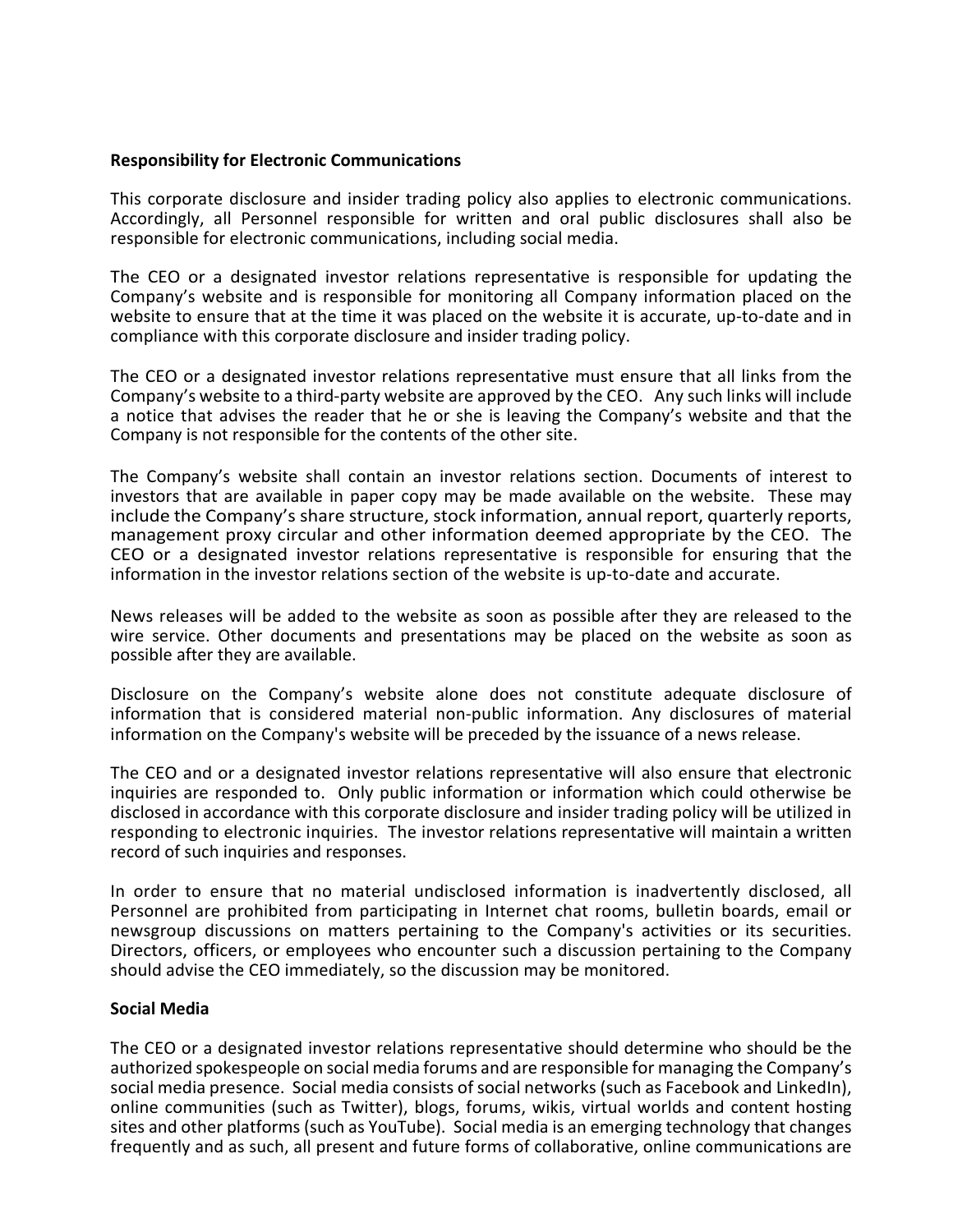within the scope of this corporate disclosure and insider trading policy, including the use of the appropriate cautionary notes for forward-looking information and disclosure of material information.

All Personnel are prohibited from participating in discussions concerning the Company's undisclosed material information or confidential or proprietary information on social media and may only disclose non-material information with express permission from the CEO, or material information, provided that such disclosure is preceded by a news release disclosing such information.

### **Forward-Looking Information**

Any forward-looking information ("**FLI**") which constitutes material information will be disclosed by the Company broadly via press release pursuant to this corporate disclosure and insider trading policy. This includes FLI in the MD&A related to the annual audited and interim (quarterly) financial statements and any material FLI which the Company discloses at any other time for any reason.

The Company will describe all material facts or assumptions used in the preparation of the FLI. Any FLI disclosed will be identified as "forward-looking information" and accompanied with a cautionary statement warning of the inherent risks and uncertainties that may cause actual results to differ materially or if applicable that the information is stated as of a current date and is subject to change after that date and the Company does not undertake to update any forwardlooking statement(s) that is contained in that particular document or other communication.

### **Managing Expectations**

The Company will try to ensure, through its regular public dissemination of quantitative and qualitative information that analysts' estimates are in line with the Company's own expectations. The Company will not confirm, or attempt to influence, an analyst's opinions or conclusions and will not express comfort with analysts' models and earnings estimates.

### **Communication and Enforcement**

This corporate disclosure and insider trading policy extends to all Personnel, authorized spokespersons and spokespersons designated by the CEO. Any person who violates this policy may face disciplinary action up to and including termination of his or her position or employment with the Company without notice. The violation of this policy may also violate certain securities laws which could lead to penalties, fines, or imprisonment.

*This Corporate Disclosure and Insider Trading Policy has been approved and adopted by the board of directors of the Company as of October 26-, 2021.*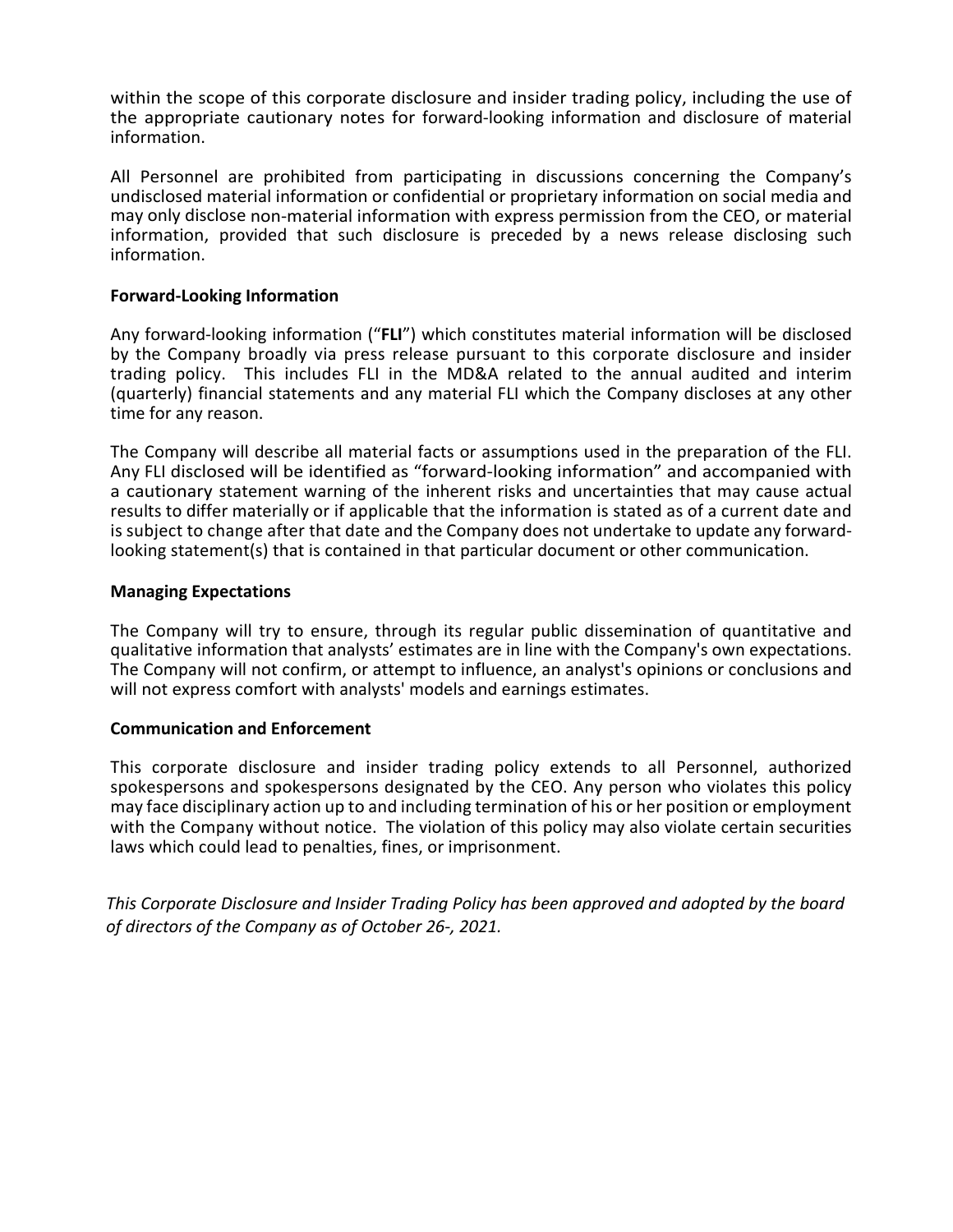I acknowledge that I have read and considered the Emergent Metals Corp. Corporate Disclosure and Insider Trading Policy and agree to conduct myself in accordance with the Policy.

Signature

Date:

Print Name